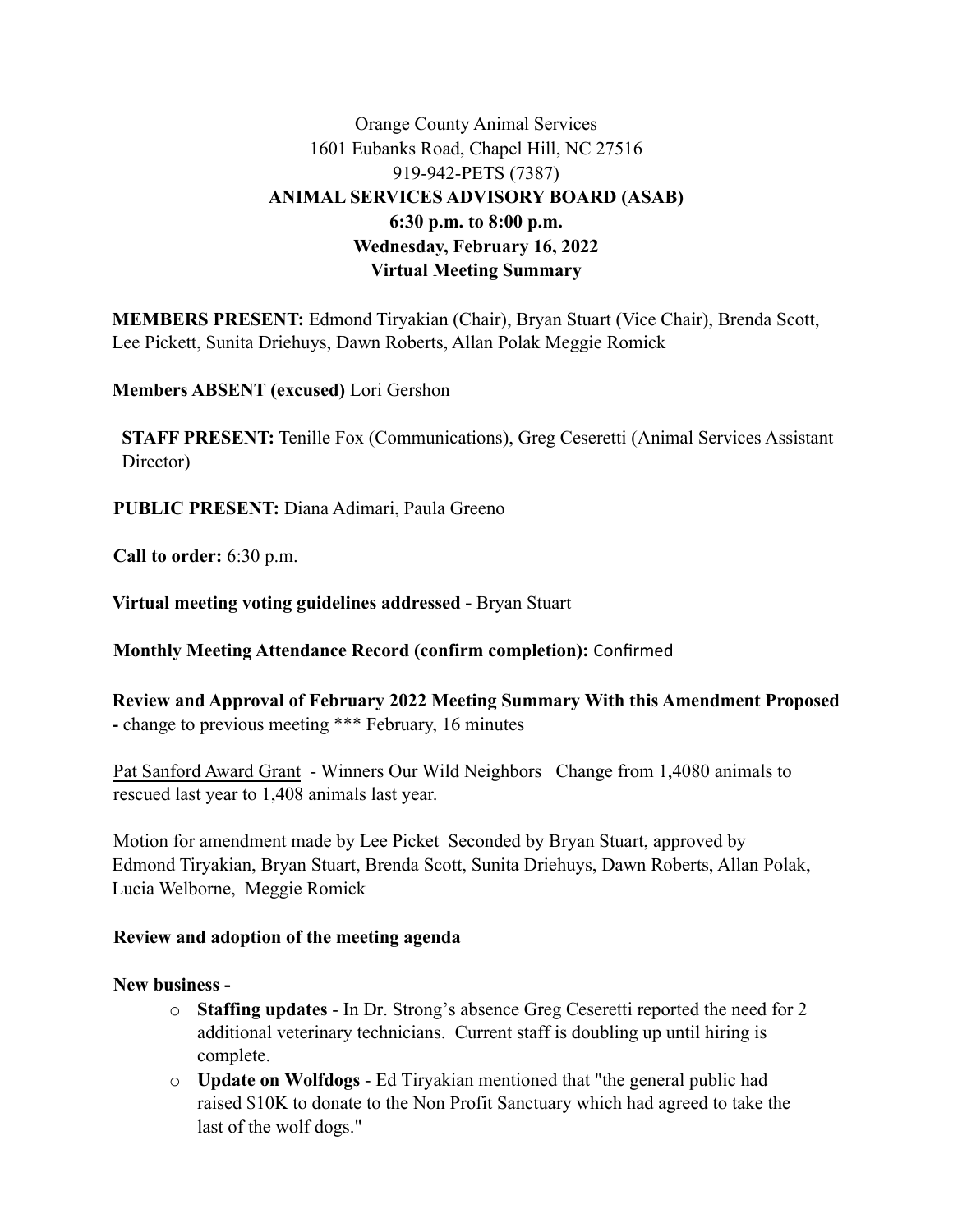Noisy Rooster committee - Reported progress in reviewing zoning ordinances for the county, and work continues.

## **Animal Services Advisory Board Interview with Paula Greeno:**

Differed to the next ASAB meeting

### **Letter to County Commissioners Regarding Special Bill:**

Motion proposing removal of muzzle after 18 months and look back at behavior, copy of this proposal will be sent to Orange County Commissioners. (see copy attached to this summary for reference)

|                     | Vote (Motion/2nd) |
|---------------------|-------------------|
| Ed Tiryakian        | Ÿ                 |
| <b>Bryan Stuart</b> | Y (Motion)        |
| Lee Pickett         | Y(2nd)            |
| Lucia Welborne      | Y                 |
| Sunita Driehuys     | Y                 |
| Dawn Roberts        | Y                 |
| Meggie Romick       | Y                 |
| Allan Polak         | Y                 |
| <b>Brenda Scott</b> | Ÿ                 |
| Lori Gershon        | Absent            |

**Review of public participation guidelines - Bryan Stuart reminded participants** that comments should be limited to 3 minutes.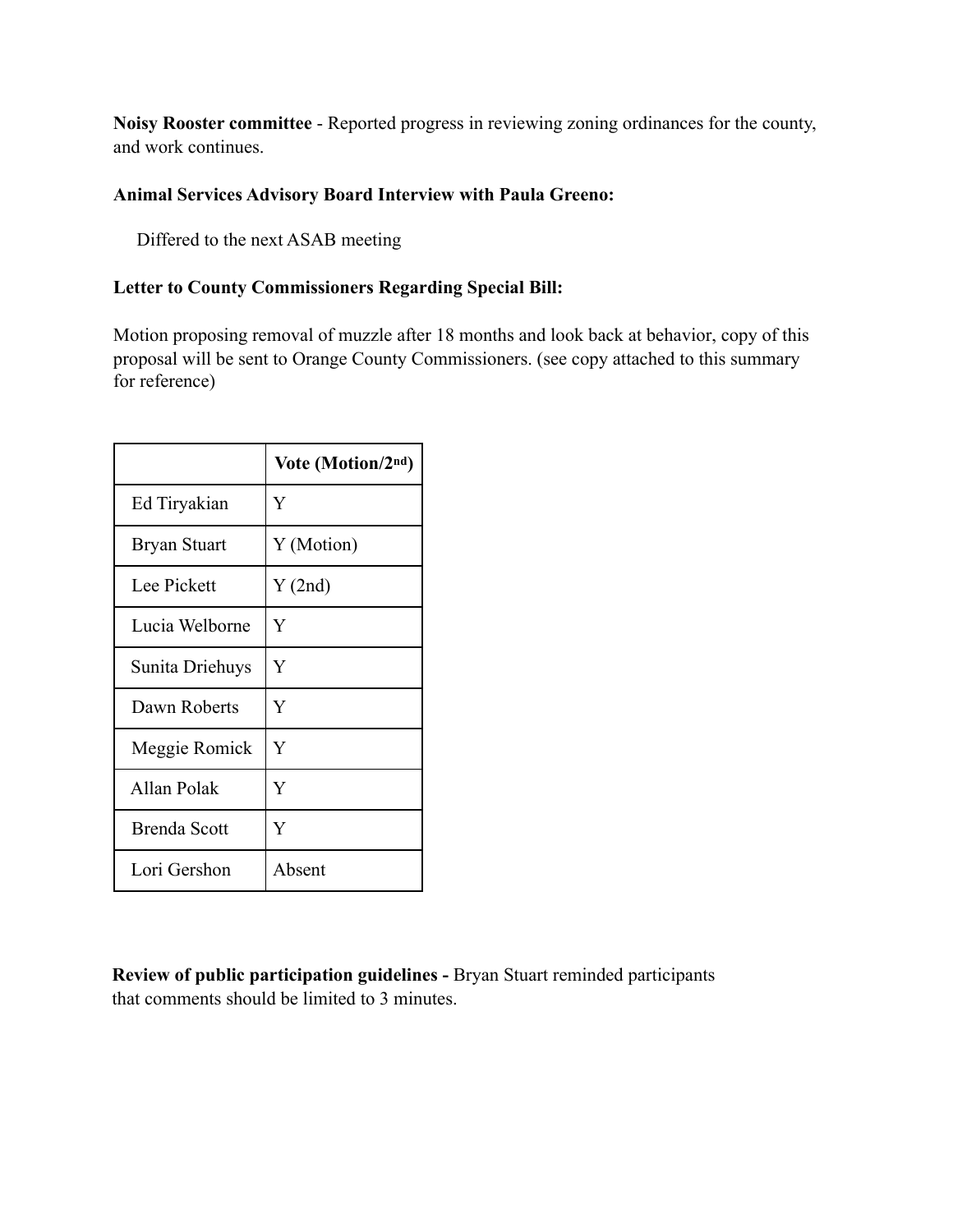#### **Public issue / concern**

Ms. Adimari petitioned the board for modification to the Animal Control Ordinance Section 4.45 Public Nuisance. She and her husband are currently in a situation where they cannot utilize/ enjoy their property as a result of a neighbor's outdoor cat. However, this situation is not odor or noise related and therefore, is not covered under the ordinance as currently written. She provided details and examples.

#### **Informational Items:**

#### **Informal Discussion:**

**Adjournment:** Meeting adjourned at 7:46 p.m.